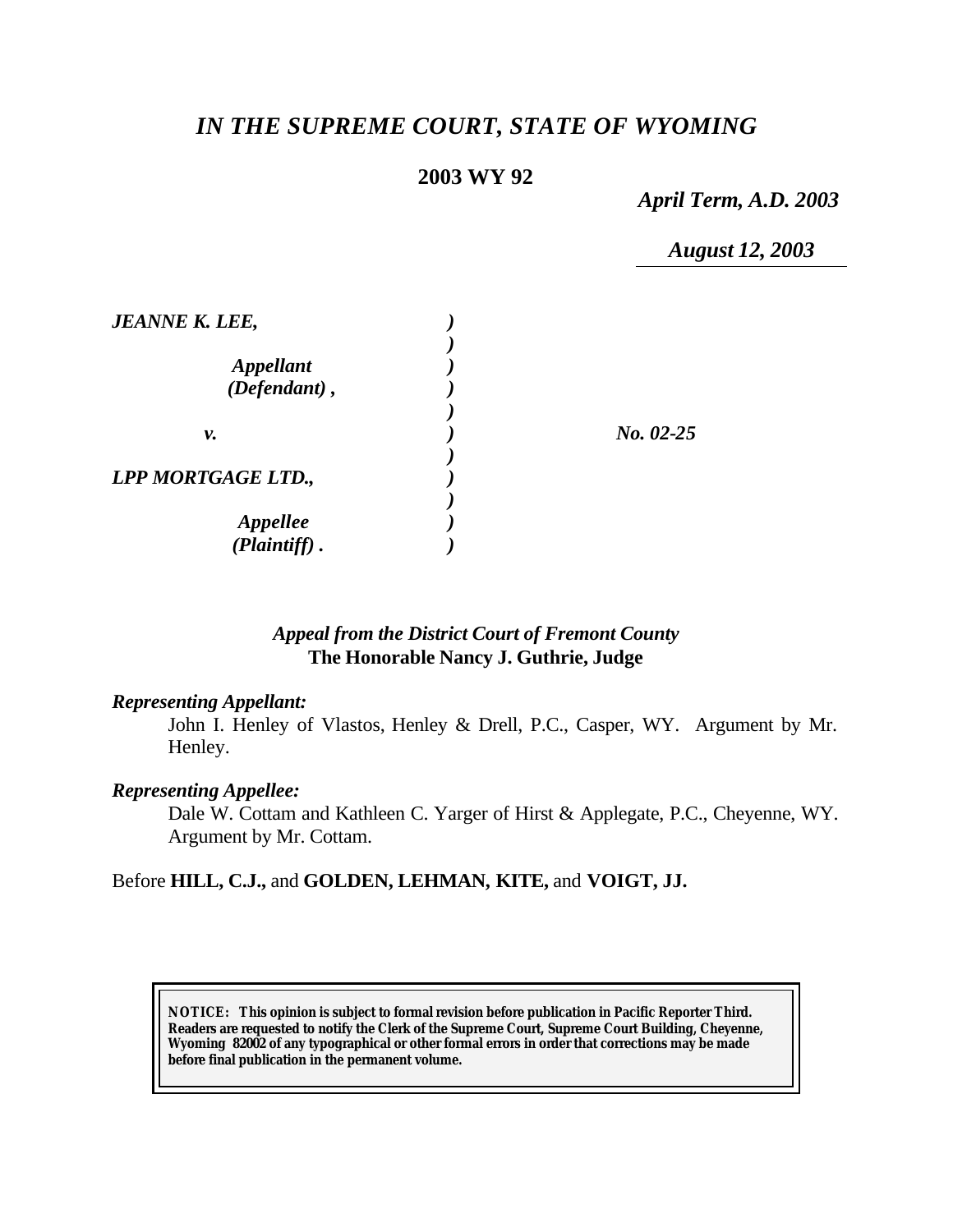# **LEHMAN, Justice.**

[¶1] Jeanne K. Lee (Lee) appeals the summary judgment granted to LPP Mortgage Ltd. (LPP). In 1995, Lee signed a personal guaranty for a Small Business Administration (SBA) loan taken out by her son and daughter-in-law. The SBA assigned the loan to LPP, and, in 1998, Lee's son and daughter-in-law defaulted on the loan. The district court concluded that, under the terms of the guaranty, Lee was required to pay the loan. We affirm.

# *ISSUES*

- [¶2] The issues presented on appeal are:
	- 1. Whether the guaranty was obtained by illegality, misrepresentation, fraud, or mutual mistake.
	- 2. Whether there are genuine issues of material fact as to whether the underlying debt was discharged.
	- 3. Whether LPP failed affirmatively to show by admissible evidence the absence of any issues of material fact and that it is entitled to judgment as a matter of law.

# *FACTS*

[¶3] In September 1995, Lee guaranteed an SBA loan for her son and his wife, Johnnie D. (Doug) and Shirley Lee, so that they could purchase a car wash in Lander. Doug and Shirley initially approached Key Bank of Lander about obtaining a loan, and the bank informed the couple that they might qualify for an SBA loan. On March 24, 1995, Doug and Shirley authorized financial services with Frontier Certified Development Company (Frontier CDC) to act as their agent in submitting financial data and information to the SBA to obtain a loan under the SBA 504 program. Frontier CDC is a development company authorized by the SBA to process SBA loan applications and to package SBA loans for resale once they are finalized.

[¶4] Frontier CDC and the SBA agreed to approve Doug and Shirley's loan on the condition that Lee and her husband (now deceased) guarantee the loan. The total purchase price was \$380,000.00, with Key Bank financing \$190,000.00, Frontier CDC/SBA financing  $$152,000.00$ <sup>1</sup> and the borrowers investing  $$38,000.00$ . Lee borrowed the  $$38,000.00$  from Key Bank in Lander and loaned it to Doug for the equity injection. The loan application

<sup>&</sup>lt;sup>1</sup> Lee's Guaranty was for \$159,000.00 because administrative costs amounted to \$7,000.00.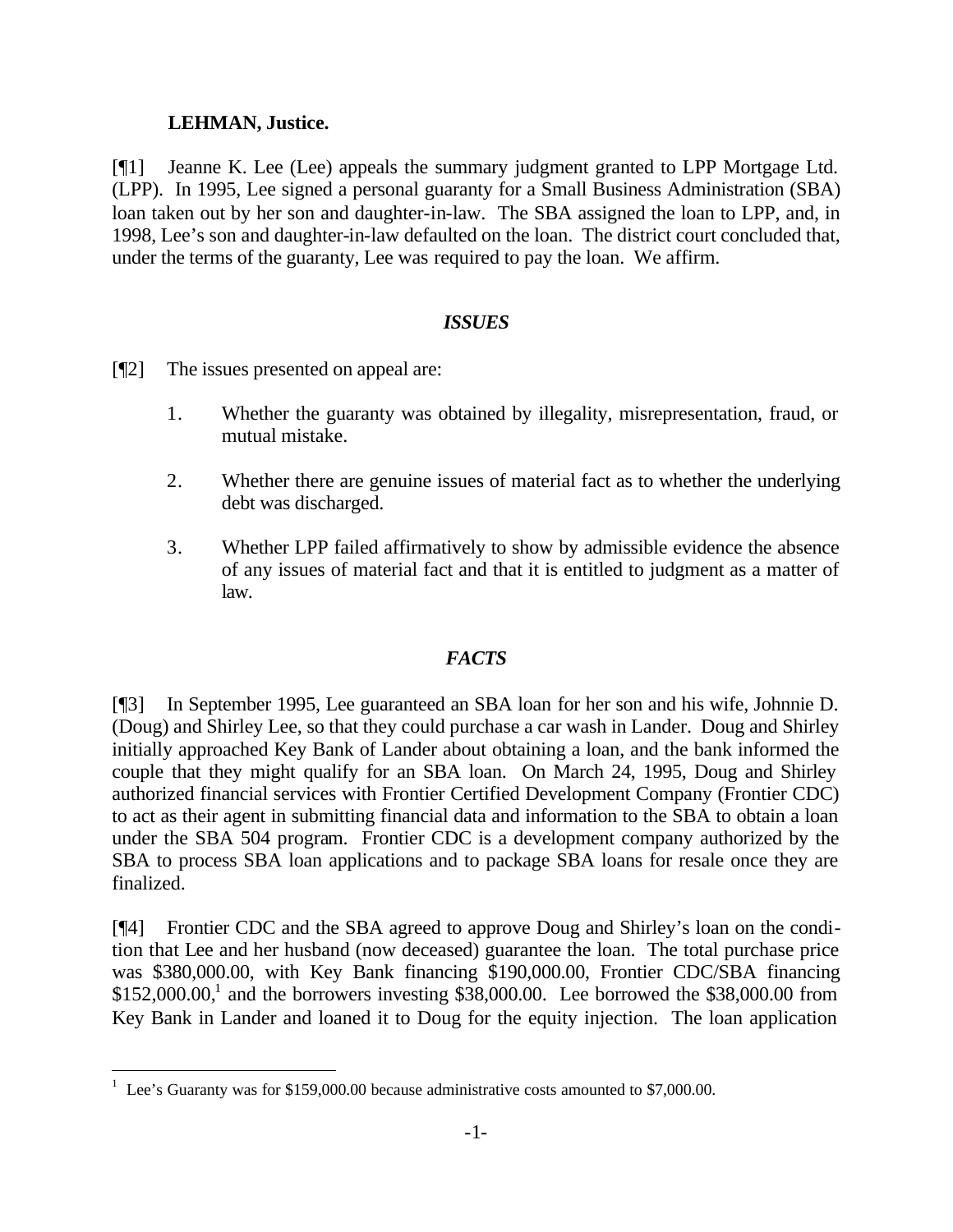listed the equity injection as a gift from Doug's parents. The annual debt service for the Key Bank and Frontier CDC/SBA loans amounted to \$40,932.00.

[¶5] By October 1998, Doug and Shirley had defaulted on the loans. After Doug and Shirley defaulted, they each signed a deed in lieu of foreclosure in favor of Community First National Bank (Key Bank's successor). However, Community First would not record the deeds unless Frontier CDC agreed to release its second mortgage. Frontier CDC agreed to release the second mortgage provided Lee consented as the guarantor. Lee then signed a Lender Agreement that provided for the recording of the deeds and release of Frontier CDC's mortgage. Community First then sold the car wash, receiving \$23,119.00 less than its first mortgage amount. No proceeds were available to be applied to Frontier CDC's second mortgage.

[¶6] On February 22, 2001, Lee was informed that under the terms of the guaranty, payment for the deficiency was due in full. Frontier CDC, the holder of the promissory note, mortgage, and guaranty assigned its rights to LPP on March 12, 2001, and LPP filed a complaint on March 26, 2001, seeking judgment against Lee for the amount of the loan plus interest, costs of suit, and attorney fees. Each party made motion for summary judgment. The district court entered its Order Granting Plaintiff's Motion for Summary Judgment and Denying Defendant's Motion for Summary Judgment on December 13, 2001. Judgment was entered against Lee in the amount of \$178,631.62, plus attorney fees and costs. This appeal followed.

### *STANDARD OF REVIEW*

[¶7] The district court resolved this case by a grant and a denial of cross motions for summary judgment. A denial of a motion for summary judgment is an interlocutory order and is generally not subject to appeal. *Wolter v. Equitable Resources Energy Co., Western Region*, 979 P.2d 948, 953 (Wyo. 1999). This court has, however, recognized an exception to this rule when the district court grants one party's motion for summary judgment, denies the opposing party's motion for summary judgment, and the district court's decision completely resolves the case. In this type of situation, both the grant and the denial of the motions for summary judgment are appealable. *Lieberman v. Wyoming.com LLC*, 11 P.3d 353, 356 (Wyo. 2000).

[¶8] Rulings on summary judgment motions are governed by language found in W.R.C.P.56(c):

> The judgment sought shall be rendered forthwith if the pleadings, depositions, answers to interrogatories, and admissions on file, together with the affidavits, if any, show that there is no genuine issue as to any material fact and that the moving party is entitled to a judgment as a matter of law.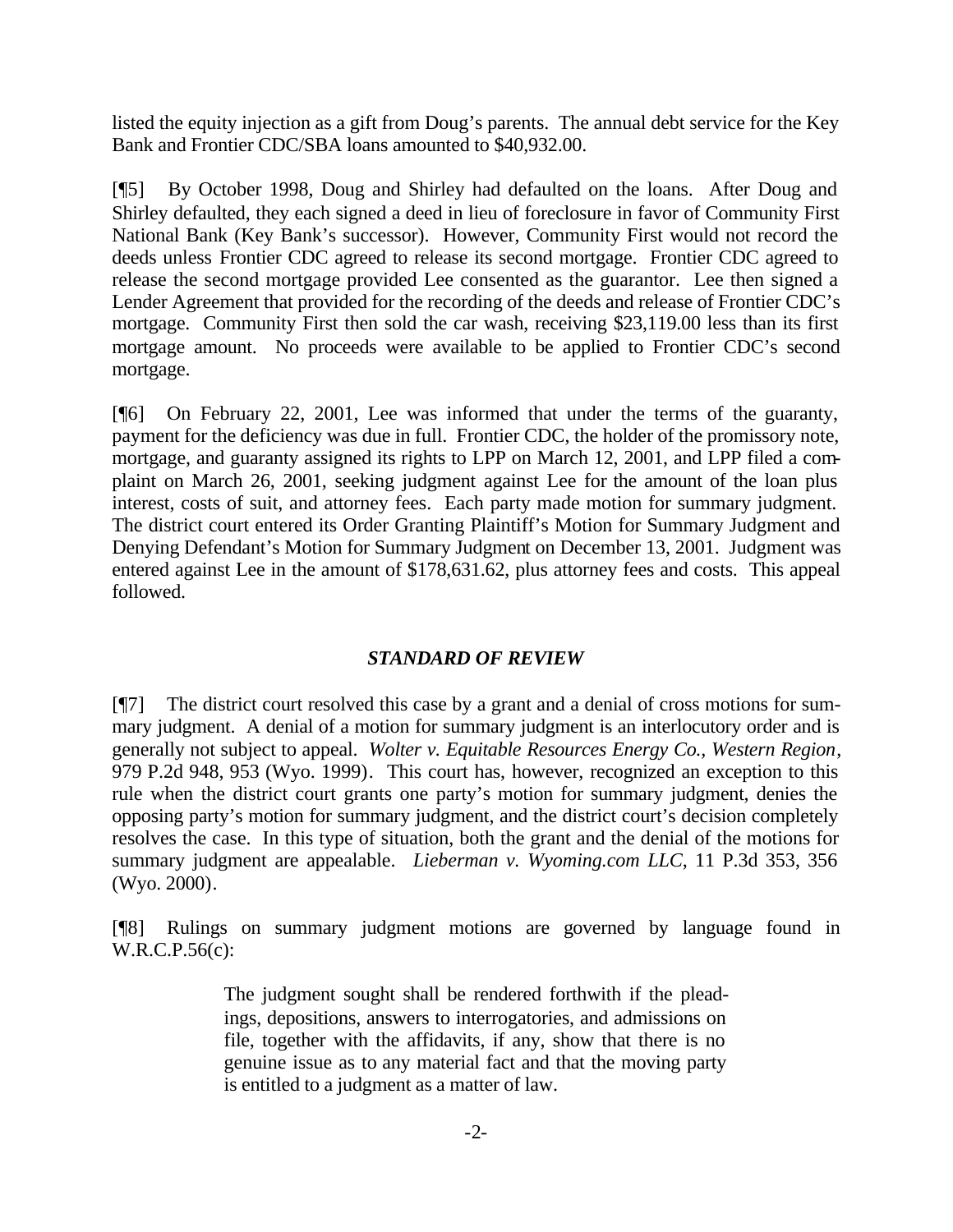Our standard for the appellate review of a summary judgment was reiterated in *Rino v. Mead*, 2002 WY 144, ¶12, 55 P.3d 13, ¶12 (Wyo. 2002) (quoting *Hasvold v. Park County Sch. Dist. No. 6*, 2002 WY 65, ¶11, 45 P.3d 635, ¶11 (Wyo. 2002)):

> Summary judgment is proper only when there are no genuine issues of material fact and the prevailing party is entitled to judgment as a matter of law. . . . We review a summary judgment in the same light as the district court, using the same materials and following the same standards. "We examine the record from the vantage point most favorable to the party opposing the motion, and we give that party the benefit of all favorable inferences which may fairly be drawn from the record." .. . Summary judgment serves the purpose of eliminating formal trials where only questions of law are involved. ... We review a grant of summary judgment by deciding a question of law de novo and afford no deference to the district court's ruling on that question. . . .

> . . . A material fact is any fact that, if proved, would have the effect of establishing or refuting an essential element of a claim or defense asserted by a party.

#### *DISCUSSION*

#### *Fraud, Mistake, Misrepresentation, Illegality*

[¶9] We begin our discussion by recognizing that federal common law governs the rights and obligations of the parties when disputes arise from SBA loan agreements. *United States v. Kimbell Foods, Inc.,* 440 U.S. 715, 726, 99 S.Ct. 1448, 1457, 59 L.E.2d 711 (1979). However, we also recognize *Kimbell Foods* established that as long as a national rule is not needed to protect Federal interests, courts may look to and adopt state law in fashioning the appropriate governing law. *Id*. at 728-730, 99 S.Ct at 1458-59. Following *Kimbell Foods*, it appears clear that as long as state law does not hinder the administration of the SBA loan program, courts apply state law. *United States v. Agri Serv., Inc.*, 81 F.3d 1002, 1005 (10<sup>th</sup>) Cir. 1996) ("absent federal statutes to the contrary, rights arising under SBA program are determined by state law." (citing *Kimbell Foods*, 440 U.S. at 739-740, 99 S.Ct. at 1464-65)). Because neither party has directed us to differing federal common law and, more importantly, because the application of state law to the facts of this case presents no foreseeable hindrance to the SBA loan program, we will apply state law just as federal courts often have when presented with disputes arising from SBA loan agreements. *See United States v. New Mexico Landscaping, Inc., 785 F.2d 843 (10<sup>th</sup> Cir. 1986); <i>United States v.*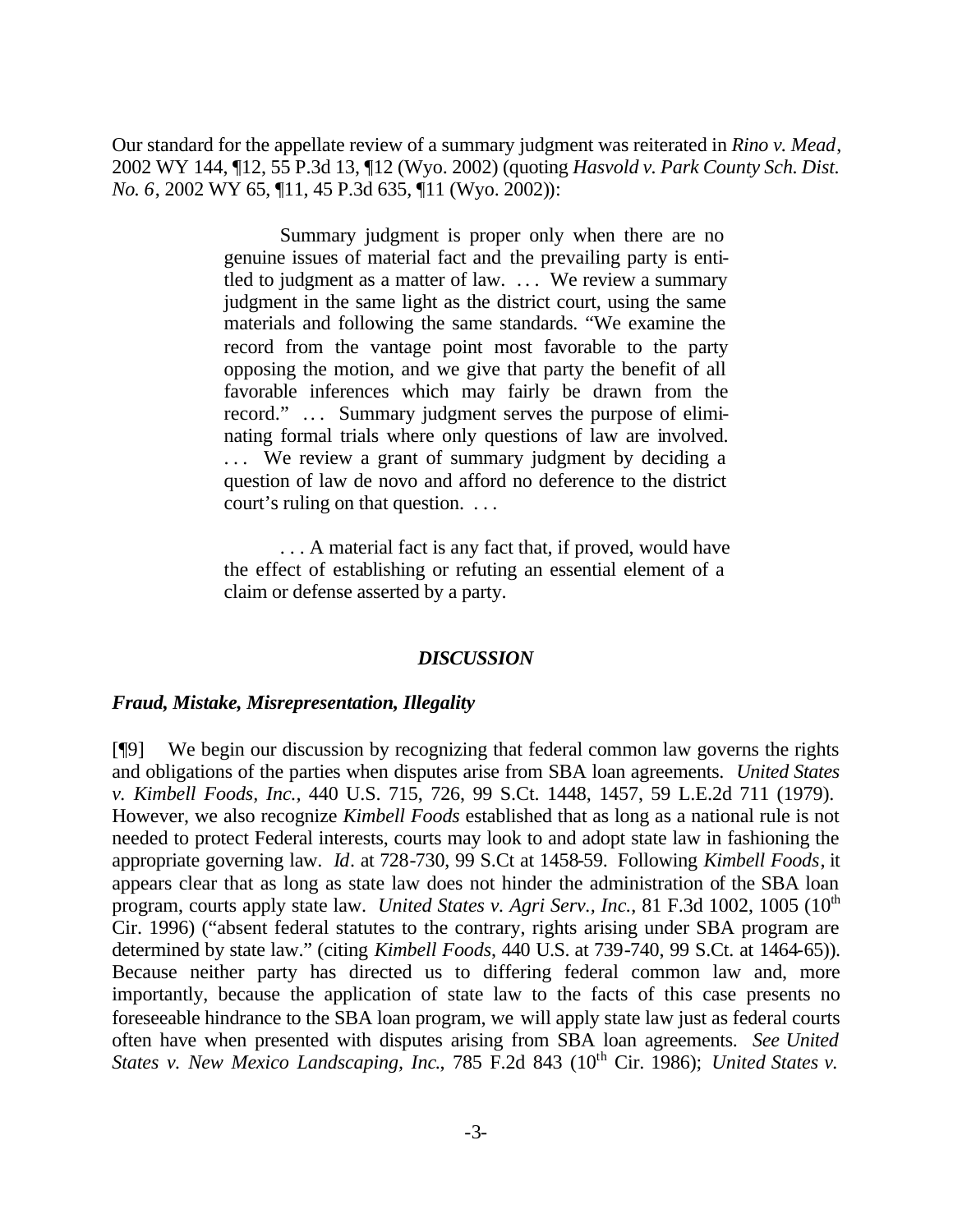*Kelley*, 890 F.2d 220 (10<sup>th</sup> Cir. 1989); *United States v. Stump Home Specialties Mfg., Inc.,* 905 F.2d 1117 (7<sup>th</sup> Cir. 1990).

[¶10] Lee first argues that the guaranty she executed was obtained by fraud, mistake, misrepresentation, or illegality and is therefore void. Lee alleges she felt pressured to make the guaranty and did not want to sign it, but did so because she and her husband were told that Doug and Shirley would not get the SBA loan unless they guaranteed it. Lee argues she and her husband were not advised that the business would not produce a sufficient cash flow or that the SBA was violating its own regulations. In addition, Lee contends Key Bank represented to her and her husband that the car wash was a good investment for Doug, and that Doug and Shirley's balance sheet was altered by Frontier CDC/SBA to reflect that their equity was nearly \$76,000.00 rather than the original \$40,761.00 reported by the couple. Lee claims documents were repeatedly modified, a loan was characterized as a gift, and misrepresentations were made so that Doug and Shirley could falsely qualify under SBA regulations.

[¶11] Under our standard of review, we are required to view the record from the perspective most favorable to the party opposing the motion for summary judgment. However, this review is limited by the substantive law that actions sounding in fraud must be pled with particularity and proved by clear and convincing evidence. *Bender v. Phillips*, 8 P.3d 1074, 1078 (Wyo. 2000). W.R.C.P. 9(b) requires: "In all averments of fraud or mistake, the circumstances constituting fraud or mistake shall be stated with particularity." This requires reference to matters such as the time, place, and contents of false representations, the identity of the person making the representation, and what he obtained thereby. *Johnson v. Aetna Cas. & Sur. Co. of Hartford, Conn.*, 608 P.2d 1299, 1302-03 (Wyo. 1980).

[¶12] When determining if a genuine issue of material fact exists regarding a claim of fraud, a trial judge must bear in mind the actual quantum and quality of proof necessary to support liability. In ruling on a motion for summary judgment, "the judge must view the evidence presented through the prism of the substantive evidentiary burden." *Anderson v. Liberty Lobby, Inc.*, 477 U.S. 242, 254, 106 S.Ct. 2505, 2513, 91 L.Ed.2d 202 (1986). "[T]here is no genuine issue if the evidence presented in the opposing affidavits is of insufficient caliber or quantity to allow a rational finder of fact to find [fraud] by clear and convincing evidence." *Id*. *See also Richardson v. Hardin*, 5 P.3d 793, 797 (Wyo. 2000).

[¶13] In her memorandum supporting her motion for summary judgment and opposing LPP's motion for summary judgment, Lee alleged a federal regulation specifically prohibited the SBA from obtaining a personal guaranty from those with less than five percent equity ownership in the collateral. That regulation states:

> (a) Personal guarantees. Holders of at least 20 percent ownership interest generally must guarantee the loan. SBA, in its discretion, consulting with the Participating Lender, may require other appropriate individuals to guarantee the loan as well,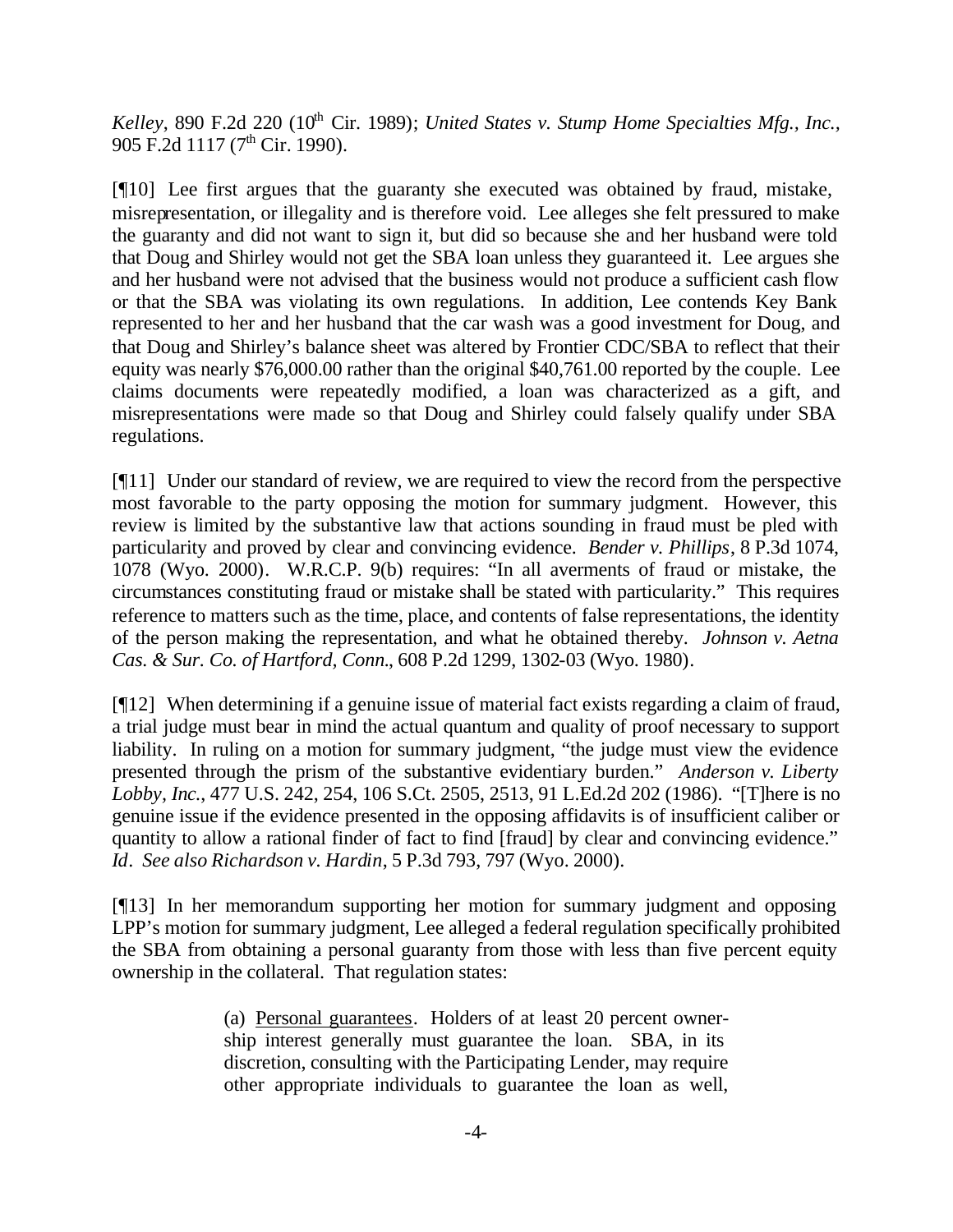except SBA will not require personal guarantees from those owning less than 5% ownership.

13 C.F.R. § 120.160(a). However, 13 C.F.R. § 120.160(a) did not take effect until March 1, 1996. Because the regulation did not apply when Lee signed the guarantee in 1995, there can be no fraud based on a failure to abide by the regulation.

[¶14] Lee next alleged that there was mutual mistake because neither she nor the SBA knew of 13 C.F.R. § 120.160(a). A mutual mistake is one that is reciprocal and common to both parties in which each party is under the same misconception as to the terms of the written instrument. *Patel v. Harless*, 926 P.2d 963, 966 (Wyo. 1996). Like fraud, mutual mistake must be shown by clear and convincing evidence. *Id.* at 967. Again, because 13 C.F.R. § 120.160(a) was not in effect when Lee signed the guaranty, there could be no mutual mistake by the parties as to its provisions or application.

[¶15] We conclude that there are no genuine issues of material fact with regard to fraud or mistake. Lee failed to set forth specific facts sufficient for a fact finder to find either cause of action under the applicable clear and convincing evidence standard. The same is true of the misrepresentation and illegality claims, inasmuch as they are both premised on the same federal regulation.<sup>2</sup>

[ $[16]$ ] We note that Lee recognized that 13 C.F.R § 120.160(a) did not apply and, one day prior to the hearing on summary judgment, filed a Notice of Additional Authority in Support of Defendant's Motion for Summary Judgment and Opposing the Plaintiff's Motion for Summary Judgment. In her Notice of Additional Authority, Lee recited two portions of the 1995 C.F.R. and asserted that the guaranty was illegal under these sections. Neither the regulations cited nor the record support Lee's assertions. A plain reading of  $120.103 - 2(c)$ ,<sup>3</sup> cited by Lee, shows that regulation did not restrict the SBA's ability to obtain a guaranty from Lee. Absent further argument or specific fact, Lee's conclusory statements regarding this regulation are not sufficient to defeat summary judgment.

[ $[17]$ ] Lee also cited to 13 C.F.R. § 120.103-2(a) (1995) which provided: "no Financial Assistance shall be extended unless there is reasonable assurance that the loan can be paid from the earnings of the business." Having been presented with a motion for summary judgment supported by affidavits, Lee was required to set forth specific facts showing that there was a genuine issue of material fact regarding whether there was a reasonable assur-

<sup>&</sup>lt;sup>2</sup> Another alleged misrepresentation, that the car wash was a good investment, allegedly was made by a Key Bank employee, rather than by a Frontier CDC or SBA employee, so it is not relevant to this analysis.

 $3$  The portion of 13 C.F.R. § 120.103-2(c) (1995) cited by Lee provides "Proprietors, partners, officers, directors, and owners of 20 percent or more of the business shall generally be required to guarantee payment of the loan and, in SBA's discretion, to pledge personal assets to secure the guarantee. Inadequate collateral will not normally be used as the sole reason for decline unless the applicant refuses to pledge whatever worthwhile collateral is available."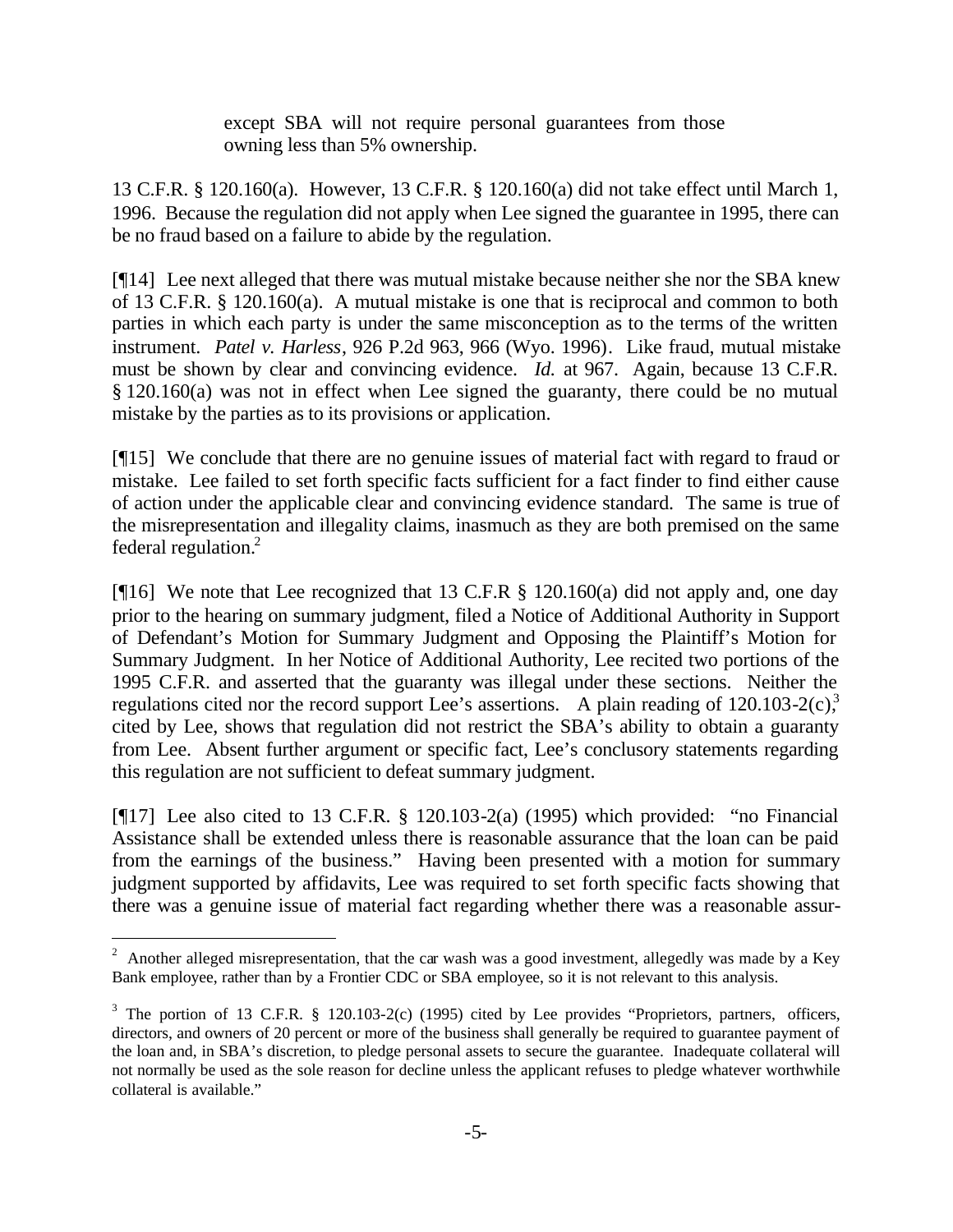ance that the loan could be paid from the earnings of the business. *See* W.R.C.P 56(e); *Hunter v. Farmers Ins. Group*, 554 P.2d 1239, 1242 (Wyo. 1976). Lee provided no such facts in her Notice of Additional Authority or her original affidavit. Our review of the record indicates only that the loan could be repaid from the earnings of the business. Therefore, Lee's assertions on this regulation are likewise insufficient to defeat summary judgment.

[¶18] Lee makes additional arguments that Frontier CDC/SBA and its agents hid basic financial facts from her and that they manipulated the application documents to make it appear that Doug and Shirley were eligible for the loan. She claims she was not aware, until after discovery in the instant case, that the cash flow projections prepared by Frontier CDC revealed that the business income would actually pay only the loan amounts,<sup>4</sup> leaving Doug and Shirley with less than half of their accustomed income.<sup>5</sup> Lee claims that Frontier CDC/SBA and its agents owed her a duty to disclose, and their nondisclosure breached that duty. Lee essentially makes an argument for liability for nondisclosure pursuant to Restatement, Second, Torts § 551 (1977):

> (1) One who fails to disclose to another a fact that he knows may justifiably induce the other to act or refrain from acting in a business transaction is subject to the same liability to the other as though he had represented the nonexistence of the matter that he has failed to disclose, if, but only if, he is under a duty to the other to exercise reasonable care to disclose the matter in question.

> (2) One party to a business transaction is under a duty to exercise reasonable care to disclose to the other before the transaction is consummated,

(a) matters known to him that the other is entitled to know because of a fiduciary or other similar relation of trust and confidence between them; and

(b) matters known to him that he knows to be necessary to prevent his partial or ambiguous statement of the facts from being misleading; and

<sup>4</sup> Net profit for the car wash for the years 1992 through 1994 amounted to \$23,653.00, \$26,950.00, and \$47,547.00 respectively. Projected net profit for 1995 amounted to \$52,300.00.

 $<sup>5</sup>$  In order to obtain the loan, Doug was required to quit his job, which paid over \$35,000.00 annually, and to</sup> cash \$26,000.00 in Unocal stock from his employment with Unocal to be used as working capital for first year operations. Shirley worked at Safeway, making \$21,600.00 annually, and continued working there after the purchase of the car wash.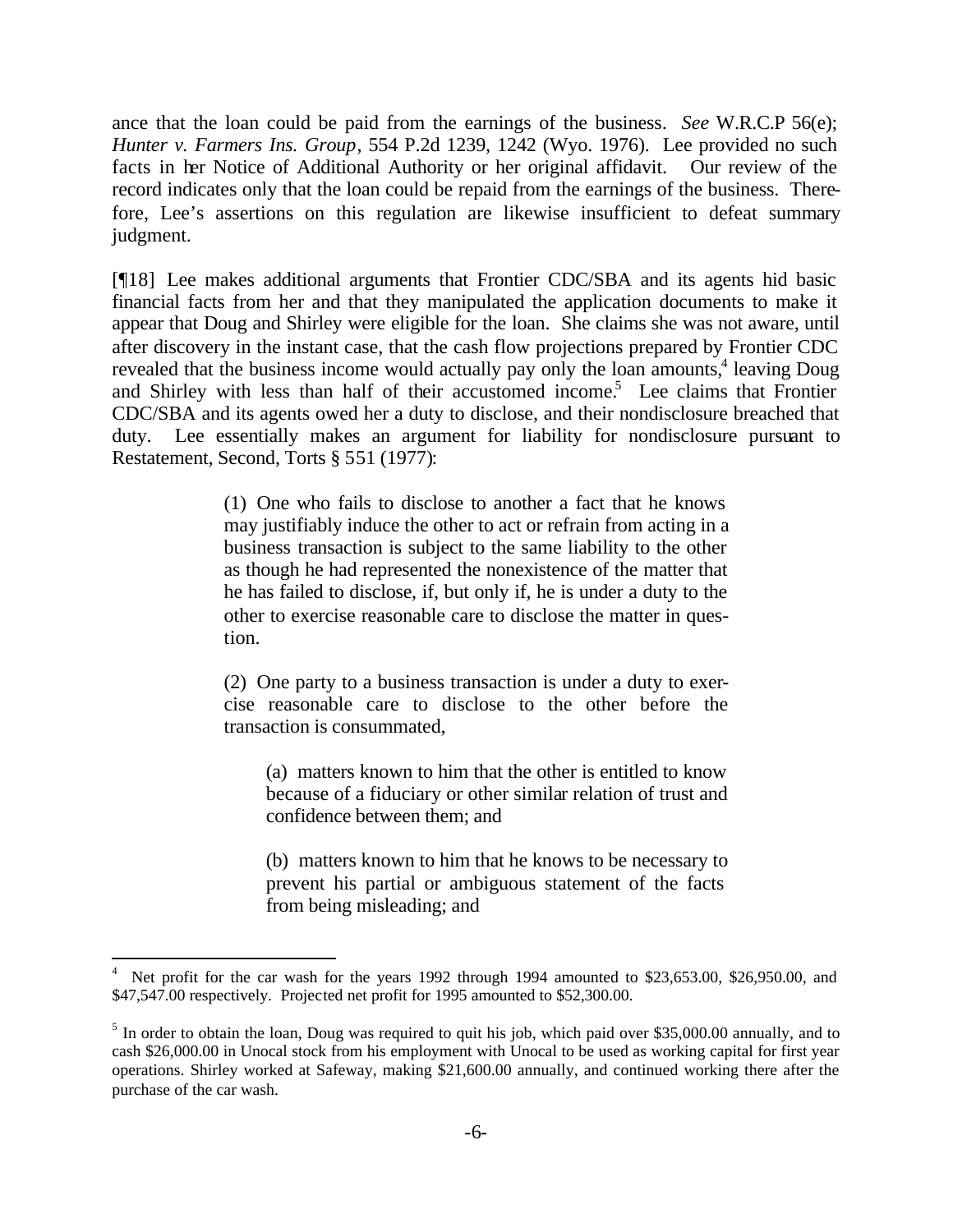(c) subsequently acquired information that he knows will make untrue or misleading a previous representation that when made was true or believed to be so; and

(d) the falsity of a representation not made with the expectation that it would be acted upon, if he subsequently learns that the other is about to act in reliance upon it in a transaction with him; and

(e) facts basic to the transaction, if he knows that the other is about to enter into it under a mistake as to them, and that the other, because of the relationship between them, the customs of the trade or other objective circumstances, would reasonably expect a disclosure of those facts.

[¶19] This court has not expressly adopted a cause of action for nondisclosure pursuant to Restatement, Second, Torts  $\S 551<sup>6</sup>$  In the previous cases in which we were asked to adopt § 551 we declined to do so, concluding that even if we did adopt the restatement, the party's claim would still fail. *Richey v. Patrick*, 904 P.2d 798, 802 (Wyo. 1995); *Hulse v. First American Title Co.*, 2001 WY 95, ¶48, 33 P.3d 122, ¶48 (Wyo. 2001). In taking such action we said, "[b]efore nondisclosure or fraudulent concealment can be considered, [the plaintiff] must show that [the defendant] had a duty to disclose the information." *Hulse*, ¶48 (quoting *Sundown, Inc. v. Pearson Real Estate Co., Inc*., 8 P.3d 324, 331 (Wyo. 2000)).

[¶20] Whether a duty exists is a question of law for the court to decide. *John Q. Hammons Inc. v. Poletis*, 954 P.2d 1353, 1356 (Wyo. 1998). The existence of a duty is "to be determined by reference to the body of statutes, rules, principles and precedents which make up the law; and it must be determined only by the court." W. Page Keeton, *Prosser & Keeton on the Law of Torts* § 37 (5<sup>th</sup> ed. 1984). Once it is determined that a duty exists as a matter of law, then any claimed breach of that duty presents a question of fact to be resolved by the trier of fact. *John Q. Hammons Inc.,* 954 P.2d at 1356.

[¶21] In making her argument, Lee summarizes §551 and then asserts that the SBA and its agents represented that this was going to be a good investment and it knew that she was relying on it for analysis. Lee appears to be relying upon Restatement, Second, Torts § 551(2)(a) and (e) to show that Frontier CDC/SBA had a duty to disclose. We find that the requirements of neither of these subsections are met. For a duty of disclosure to arise under subsection (a), a "fiduciary or other similar relation of trust and confidence" must exist between the parties. Two basic types of fiduciary relationships exist. The first type is based on formal legal relationships, such as trustee-beneficiary, partnership, attorney-client, and

<sup>&</sup>lt;sup>6</sup> Lee provides us with no argument or citation to federal case law adopting this cause of action. However, even if she had, the result would be the same because we would still be unable to find the existence of a duty to disclose.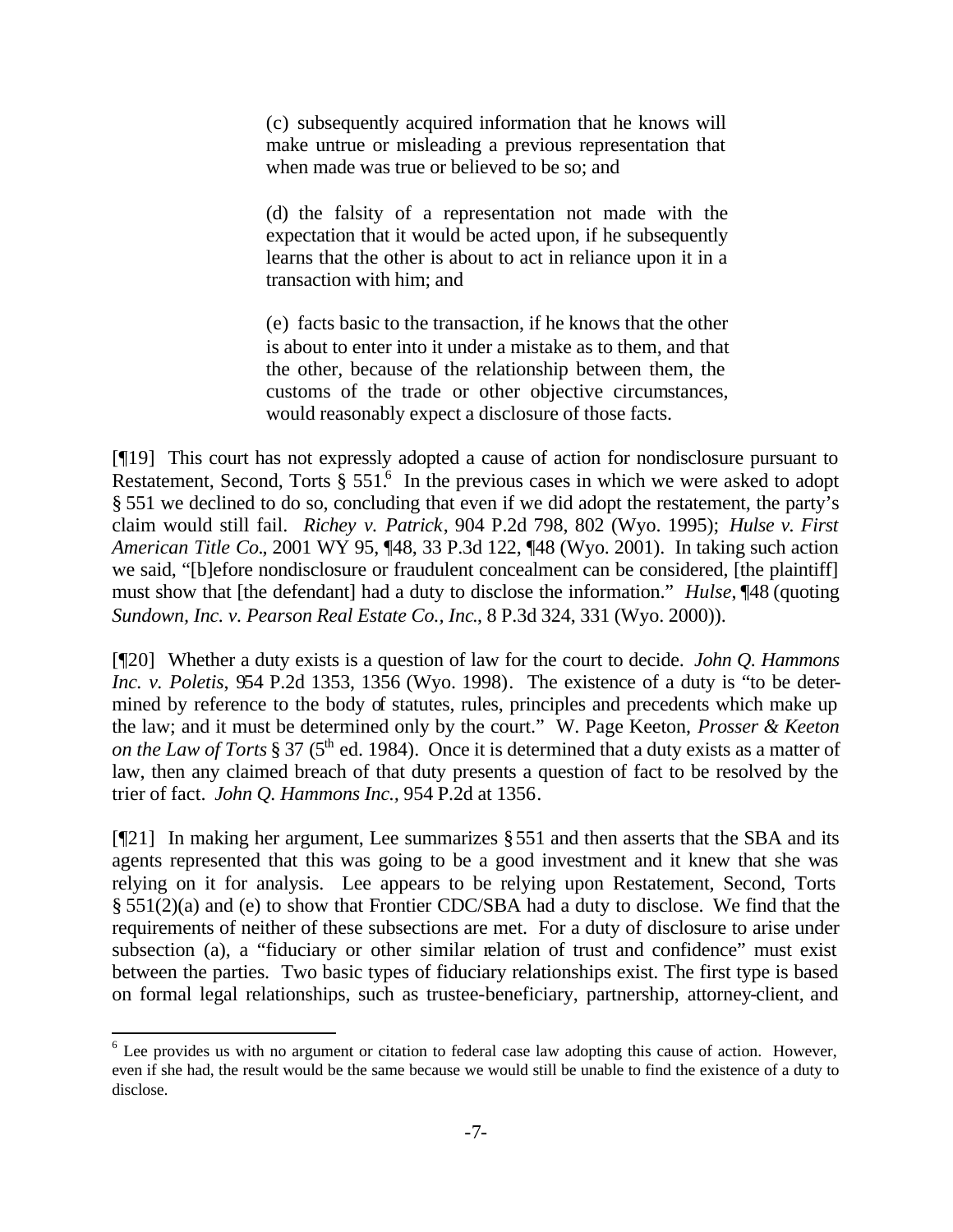principal-agency relationships. *Martinez v. Associates Financial Services Co.*, 891 P.2d 785, 785 (Wyo. 1995). The second type is an informal fiduciary relationship, which is implied in law due to the factual situation surrounding the involved transaction, and the relationship of the parties to each other and to the transaction. *Id*. This second type of relationship is often called a confidential relationship and would be considered a "similar relation of trust and confidence." *Associated Indemnity Corp. v. CAT Contracting, Inc.*, 964 S.W.2d 276, 287 (Tex. 1998).

[¶22] We have never before held that the first type of fiduciary duty exists between a creditor and a guarantor, and Lee cites us to no authority for such a proposition. Restatement, Second, Torts § 551 cmt. f states: "certain types of contracts, such as those of suretyship or guaranty, .. . are recognized as creating in themselves a confidential relation and hence as requiring the utmost good faith and full and fair disclosure of all material facts." The comment however sheds no light on the parties to this confidential relationship. Many jurisdictions hold that no such relationship exists between the creditor and the guarantor. *See Warner v. Clementson*, 492 S.E.2d 655, 657 (Va. 1997) (citing *Manufacturers Hanover Trust Co. v. Yanakas*, 7 F.3d 310, 318 (2d Cir. 1993); *Village on Canon v. Bankers Trust Co*., 920 F.Supp. 520, 532 (S.D.N.Y. 1996); *Farmer City State Bank v. Guingrich*, 487 N.E.2d 758, 763 (Ill.App. 1985); *Bank Leumi Trust Co. v. Block 3102 Corp*., 580 N.Y.S.2d 299, 301 (App.Div. 1992); *Miller v. U.S. Bank of Washington*, 865 P.2d 536, 543 (Wash.App. 1994)); *Schrager v. Nat'l Cmty. Bank*, 767 N.E.2d 376, 385 (Ill.App. 2002).

[¶23] Looking for additional guidance on the subject, we find that a creditor "is not required to search for the surety and inform him of facts affecting the risk, or warn him of the danger of the step he is about to take." 74 Am.Jur.2d, *Suretyship* § 108 (2001). "[I]t is not fraudulent for a creditor not to advise the guarantor of the guarantor's legal obligations, the financial condition of the principal debtor, or the value of the debtor's collateral." 38 Am.Jur.2d, *Guaranty* § 54 (1999) (footnotes omitted). Certainly a person who is contemplating becoming a guarantor for the loan of another is entitled to perfect good faith and full disclosure just as the comment states. However, we also consider the following explanation helpful:

> It is well settled that a person proposing to become surety $^{[7]}$  for the conduct or contracts of another has a right to be treated with perfect good faith. The law does not as a rule, however, require that the party taking the surety shall seek out the surety and explain to him the nature and extent of the obligation; nor does it hold him responsible for fraudulent misrepresentations made to the surety by the principal, or by a third party, unless such misrepresentations are made with his knowledge or

<sup>&</sup>lt;sup>7</sup> While there are some slight differences between a suretyship and a guaranty, the distinctions are not significant enough to warrant discussion here. Furthermore, the principles of law discussed here relate to both relationships. *See* 38A C.J.S. *Guaranty* §§ 10-12 (1996).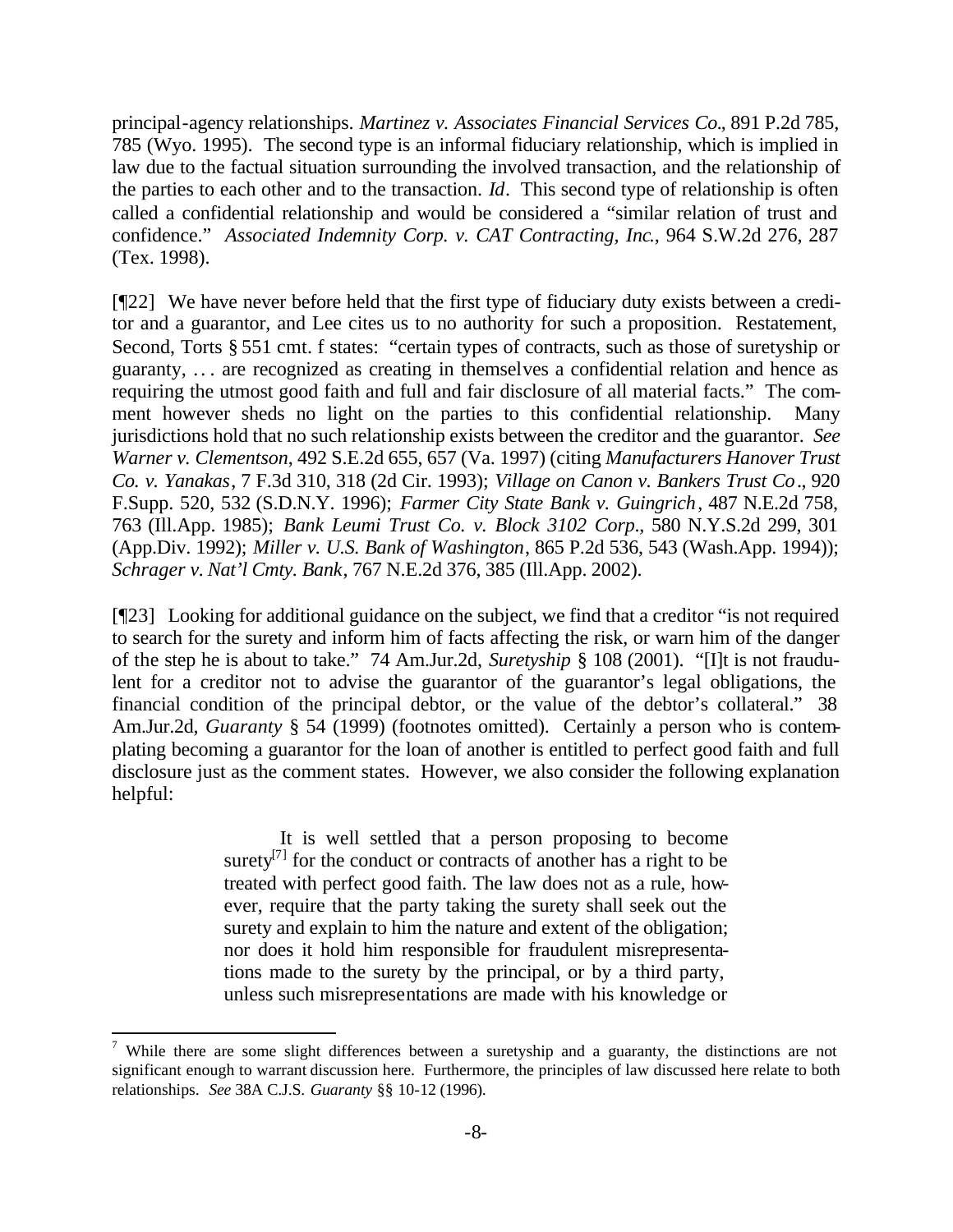consent. See *Hamilton* v. *Wilson*, 11 Clark & Fin. 109; *Atlas Bank* v. *Brownell*, 9 R.I. 168, 11 Am. Rep. 231; *Griffith* v. *Reynolds*, [45 Va. 46,] 4 Grat. 46, 49, 50; *Magee* v. *Manhattan L. Ins. Co.*, 92 U.S. 93, 23 L. Ed. 699; *Warren* v. *Branch*, 15 W. Va. 21; Brandt on Suretyship, § 447; Bayless on Sureties, 293; Kerr on Fraud and Mistake, 122, 123; 1 Chitty on Contracts, pp. 772, 773.

. . .

 $\overline{a}$ 

In 1 Chitty on Contracts (11th Am. Ed.), pp. 772, 773, it is said that "although a surety is not of necessity entitled to receive, without inquiry, from a party to whom he is about to bind himself, a full disclosure of all dealings between the principal and that party, still if any material part of the transaction is, with the knowledge of the creditor, misrepresented to the surety, or if the creditor fraudulently conceal from the surety any circumstance within his knowledge which it is material for the surety to know, although such concealment be not with a view to any advantage to himself, the guaranty will be void."

*Atlantic Trust & Deposit Co. v. Union Trust & Title Corp.*, 67 S.E. 182, 184-85 (Va. 1909). The discussion above indicates that it is the debtor that has the duty to assure that the guarantor has a full and fair disclosure of all material facts. The creditor certainly owes the normal contractual duty of continuous good faith and fair dealing but has no general obligation to seek out the guarantor to assure that he has been clearly informed of the risks associated with the transaction. The creditor's duty to the guarantor is to refrain from misrepresentation and fraudulent concealment and to correct such misrepresentations made with his knowledge and consent, and the creditor cannot actively conceal information. The law of contract, misrepresentation, and fraud adequately protect a guarantor against a breach of this type of duty. We therefore conclude that a fiduciary relationship does not exist between a creditor and a guarantor as a matter of law.

[¶24] Whether the second type of fiduciary relationship, i.e., a confidential relationship or other similar duty of trust and confidence, exists must be established from the factual situations surrounding the transaction. *Martinez*, 891 P.2d at 789. Although a confidential relationship is certainly broader in scope than the first type of fiduciary relationship, the same general principles apply to its creation.<sup>8</sup> We have said that fiduciary relationships are extraordinary and not easily created. *Id*. (citing *Gillum v. Republic Health Corp*., 778

<sup>8</sup> The phrases fiduciary relations and confidential relations are ordinarily used as convertible terms. *Peoples Bank and Trust Co. v. Lala*, 392 N.W.2d 179, 185 (Iowa. App. 1986) (quoting *First Nat'l Bank in Sioux City v. Curran*, 206 N.W.2d 317, 321 (Iowa 1973)); s*ee also State ex rel. Shriver v. Ellis*, 75 N.E.2d 704, 710 (Ohio App. 1946) ("confidential and fiduciary relations are, in law, synonymous").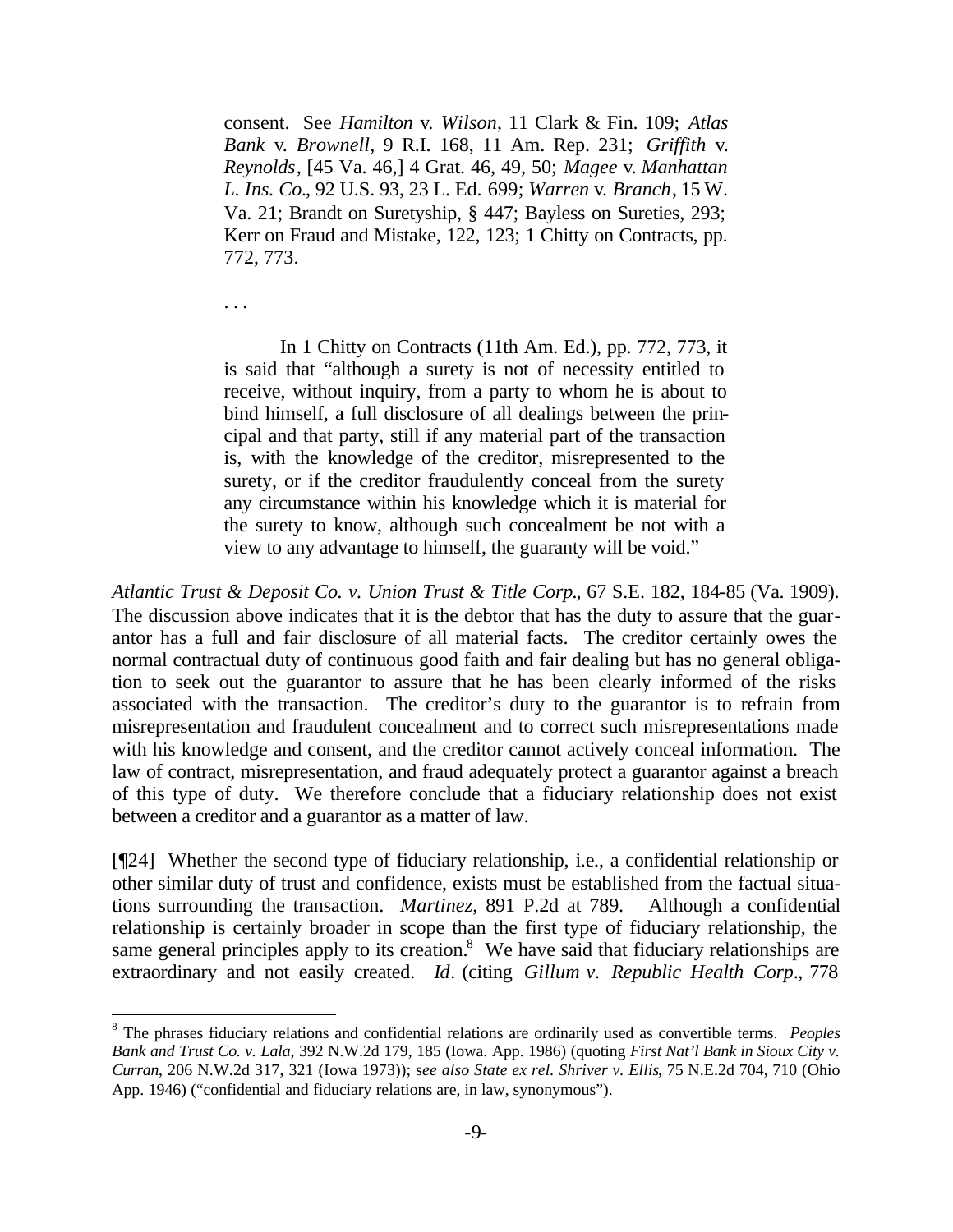S.W.2d 558, 567 (Tex.App. 1989)). Because fiduciary relationships carry significant legal consequences, they cannot be the product of wishful thinking. *Id*. (citing *State Farm Mut. Auto. Ins. Co. v. Shrader*, 882 P.2d 813, 832-33 (Wyo. 1994)).

[¶25] Lee seems to assert that the bank knew she was relying on it for information, and this creates the second type of fiduciary relationship, the confidential relationship. However, we have said: "Fiduciary duty is not created by a unilateral decision to repose trust and confidence; it derives from the conduct or undertaking of the purported fiduciary." *Martinez*, 891 P.2d at 790 (quoting *Farmers Ins. Co. v. McCarthy*, 871 S.W.2d 82, 87 (Mo.App. 1994)). "A fiduciary is defined as: 'A person having duty, *created by his own undertaking,* to act primarily for another's benefit in matters connected with such an undertaking." *Id*. (quoting Black's Law Dictionary  $625 (6<sup>th</sup>$  ed. 1990)).

[¶26] Under our case law, the express reposing of trust and confidence by one party is not enough to create a fiduciary type duty. The duty arises from the conduct of the purported fiduciary. "Thus, '[t]he duty of honest advice and full disclosure arises where one party reposes confidence in the integrity of another and the other party in advising voluntarily assumes and accepts the confidence.'" *Rood v. Newberg*, 718 N.E.2d 886, 893 (Mass.App. 1999) (quoting *Reed v. A.E. Little Co.*, 152 N.E. 918 (Mass. 1926)). Lee alleged no facts to show that SBA had voluntarily assumed such a duty. Trust alone does not convert an ordinary arm's length transaction into a fiduciary or other similar relationship of trust and confidence.

[¶27] Our case law further indicates that we have been reluctant to impose additional duties and liability on lenders in a creditor/debtor relationship. *Martinez,* 891 P.2d at 788. We have said that the relationship between a lender and its customer is contractual in nature so we impose no duties higher than the morals of the marketplace. *Id*. Just as creditor/debtor relationships arise out of contract, so too do secondary obligations. A guaranty creates nothing more than a contract to pay the debt of another. *Taggart v. Ford Motor Credit Co*., 462 N.W.2d 493, 500 (S.D. 1990). It is essentially a contingent debtor-creditor relationship. A guaranty is a contract in which the guarantor has agreed to pay the creditor any amount not paid by the primary borrower. *United States v. Newton Livestock Auction Market, Inc.*, 336 F.2d 673, 677 (10<sup>th</sup> Cir. 1964). In our past case law, we have been rightfully hesitant to find tort causes of actions where a contract exists. *Hulse*, 33 P.3d at 136 (when parties' difficulties arise directly from a contractual relationship, the resulting litigation concerning those difficulties is one in contract). We continue to be so hesitant today.

[¶28] Furthermore, when determining whether the second type of fiduciary relationship exists, we are to consider the relationship of the parties to each other and to the transaction. *Martinez*, 891 P.2d at 789. The second type of fiduciary relationship exists when one party has gained the confidence of the other and purports to act or advise with the other's interests in mind. *Doe v. Hartz*, 52 F.Supp.2d 1027, 1058-59 (Iowa 1999). We see no allegation that the bank ever purported to act for or advise with Lee's interests in mind. Instead, we are simply presented with a guarantor/creditor relationship. This relationship is inherently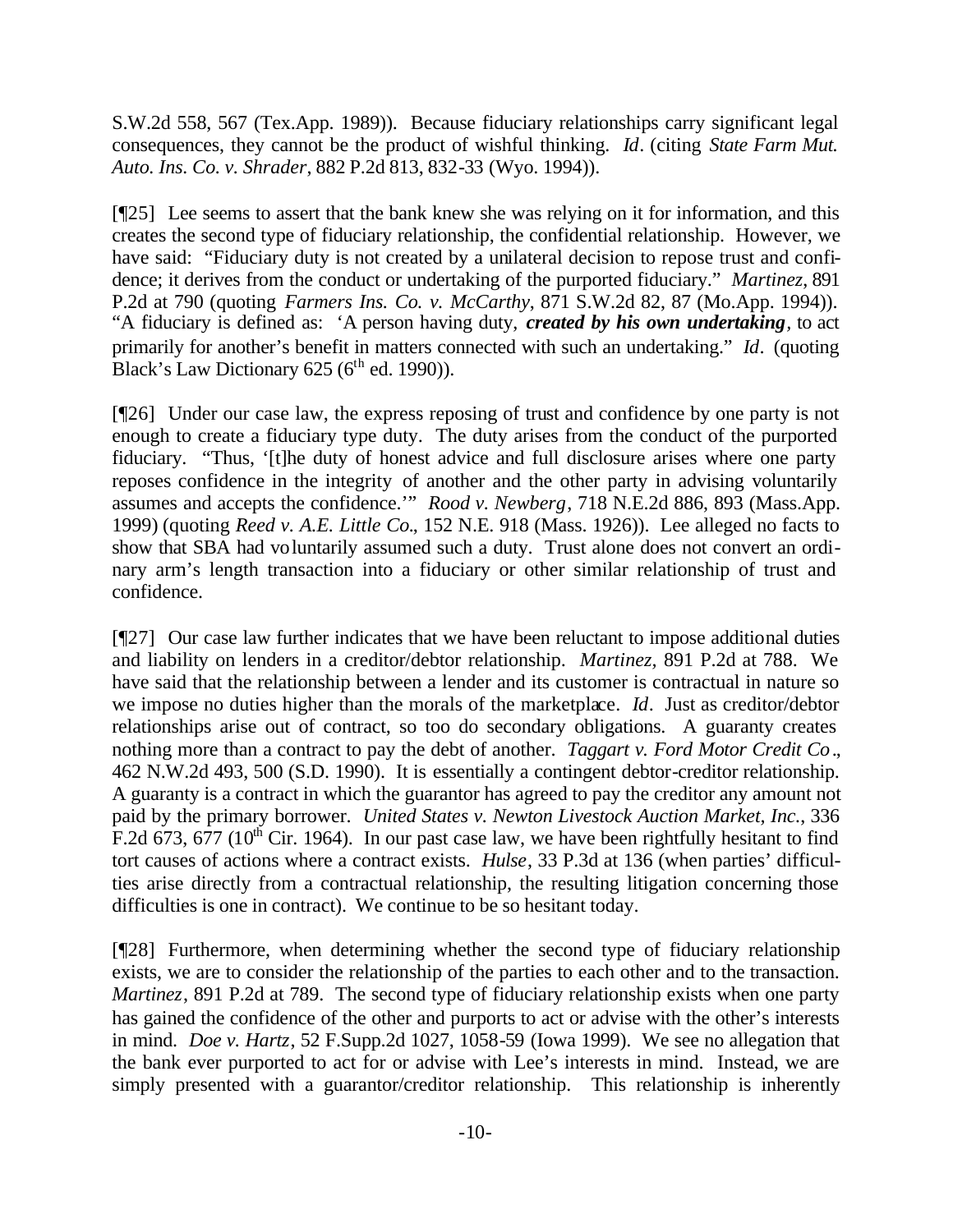antagonistic. The bank obviously wants a guaranty because it feels that the debtor's assets alone will not support the loan. The creditor is requiring a guarantor to protect the creditor from loss, not the guarantor. In that respect the creditor has not voluntarily assumed any responsibility to protect the guarantor.

[¶29] Additionally, Lee's relationship to CDC/SBA was simply a result of her son's loan application. Lee had no prior relationship with the creditor. Generally, a confidential relationship must exist prior to, and apart from, the agreement that made the basis of the suit. *See Sclumberger Tech. Corp*. *v. Swanson*, 959 S.W.2d 171, 177 (Tex. 1997). Lee's significant relationship in this transaction was with her son. Lee did not guarantee the loan as a favor to the bank; she did it as a favor to her son so that he could obtain a loan. Considering all these factors, we do not find a fiduciary or other similar relation of trust and confidence.

[¶30] Certainly a lender could incur additional duties by conduct that creates a special or fiduciary relationship. The party alleging such a relationship is responsible for providing facts from which the relationship may arise. As we have said "[e]xtra-contractual lender duties, if there are any, must necessarily be predicated upon demonstration of a special or fiduciary relationship." *Martinez*, at 789 (citing John M. Burman, *Lender Liability in Wyoming*, 26 Land & Water L.Rev. 707, 712-713, 718 & 730 (1991)). The pleadings here simply did not contain such facts.

[¶31] Next, upon our review, we find no duty to disclose under subsection (e). Under this subsection the duty arises if one party "knows that the other is about to enter into [the transaction] under a mistake as to [facts basic to the transaction]." Lee has failed to allege a single fact to show that SBA/Frontier CDC had knowledge that she was operating under a mistake. Under this subsection Frontier CDC/SBA must have had some knowledge that Lee was operating under a mistake. Lee simply asserts that she was unaware of all the facts. In the Supplemental Affidavit of Diane Johnston, President of Frontier CDC, Johnston stated that Lee had full access to all documents contained within the loan file, and if she had asked to review any documents, Frontier CDC would have made them available to her.

[¶32] The creditor should be able to rely on the debtor and his relationship to the guarantor to assure that the guarantor has been properly informed—especially in this situation where the debtor and the guarantor are in a familial relationship, which is widely known to be a fiduciary or confidential relationship. "[T]he creditor is entitled to assume that the surety is aware of all material facts . . . particularly in cases where the surety assumes the risk at the debtor's request rather than at the creditor's request." *Magna Bank of Madison County v. Jameson*, 604 N.E.2d 541, 545 (Ill.App. 1992). It is reasonable for a creditor to believe that the guarantor herself would ascertain whatever information she determines is important. After all, it is the guarantor that must assess the risk that the debtor will not pay when deciding whether to provide a guaranty. Because no facts were alleged that the creditor knew of a mistake, we would not find a duty under this subsection. Lee has a duty as a contracting party to inquire into the facts of the transaction. *See Commercial Nat'l Bank v. Audubon Meadow Partnership*, 566 So.2d 1136 (La.App. 1990).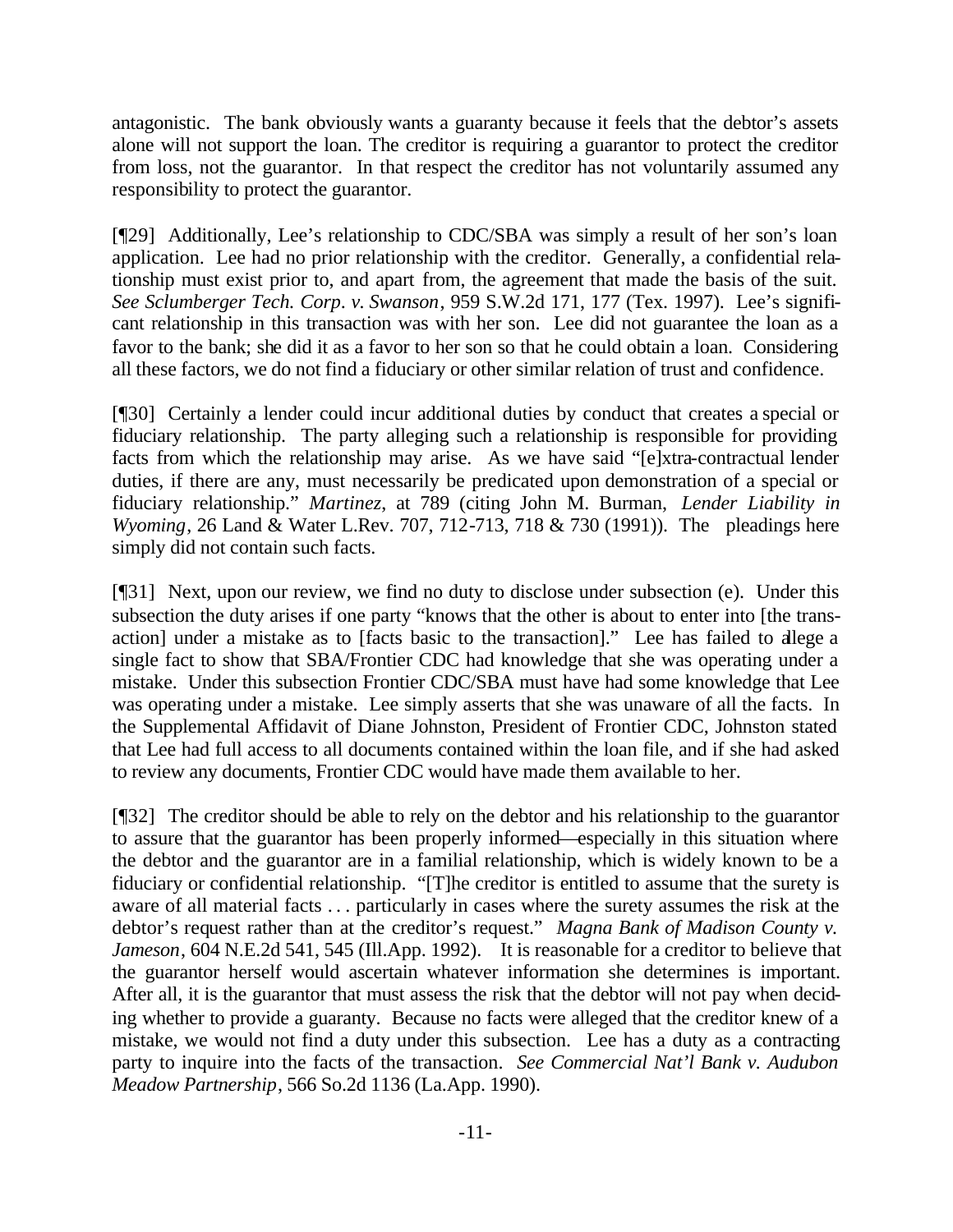[¶33] Having found that no duty of disclosure will arise under § 551, we decline the invitation to adopt §551 at this time. However, as noted by this court previously, a majority of jurisdictions have either accepted § 551 or cited it with approval. *Richey*, 904 P.2d at 802-03 and n.3 (collecting cases). We are not suggesting that we reject § 551 and refuse to adopt it. However, because §551 affects legal duties, we would prefer to fully consider its adoption when the parties have presented thorough argument on the subject and a duty of disclosure would actually exist under the restatement.

[¶34] We affirm the summary judgment granted to LPP on the causes of action for fraud, mistake, misrepresentation, and illegality.

# *Debt Discharge*

[¶35] Lee claims that the basis of the underlying debt was a single loan of \$342,000.00, which consisted of \$190,000.00 from Key Bank and \$152,000.00 from Frontier CDC/SBA. She argues that there was only one \$342,000.00 loan made as consideration for the guaranty and that this loan was discharged by acceptance and recordation of the deeds in lieu of foreclosure. She contends the terms of the deeds were unambiguous, in that acceptance and recording of the deeds "shall constitute full satisfaction and release of the debt of the Grantors to Grantee, as evidenced by a Commercial Revolving or Draw Note in the principal amount of \$342,000.00, dated June 9, 1995, and secured by Grantee's Mortgage on the property described in this Deed."

[¶36] According to the Lee, however, on June 9, 1995, Key Bank had extended a bridge loan to Doug and Shirley in the amount of \$342,000.00 so they would have temporary financing to purchase the car wash while the processing and approval of the SBA loan was being completed. Permanent financing from the SBA (through Frontier CDC) became available on September 7, 1995. The permanent financing involved the extension of a \$159,000.00 SBA loan with a second mortgage on the car wash in the same amount. With the bridge loan, Doug and Shirley were able to purchase the car wash in June rather than September 1995. The SBA loan proceeds of \$152,000.00 received in September were then applied to the Key Bank bridge loan, reducing it from \$342,000.00 to \$190,000.00. A Modification of Mortgage was signed by Doug and Shirley on September 7, 1995. The modification states:

> This constitutes an amendment to said Mortgage to show that the above-referenced Mortgage is intended to secure the amount of One Hundred Ninety Thousand Dollars (\$190,000), effective as of the date of receipt by Key Bank of Wyoming – Lander of the One Hundred Fifty-Two Thousand Dollars (\$152,000.00) loan proceeds, which is evidenced by the second mortgage on the above-referenced property, which mortgage is dated September 7, 1995.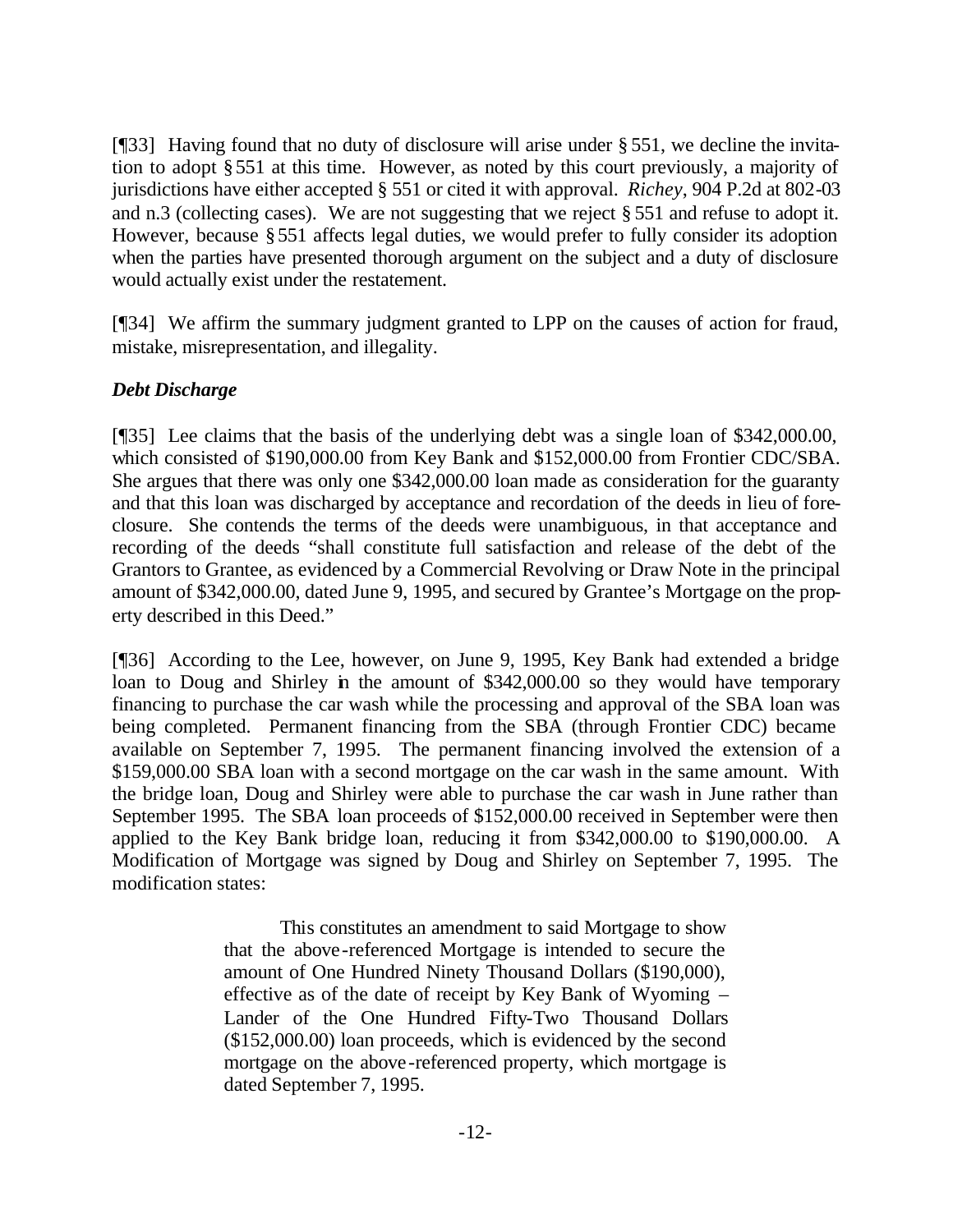A condition required by Frontier CDC/SBA for extending the permanent loan was that Lee sign a guaranty in the amount of \$159,000.00, which she executed on September 17, 1995.

[¶37] To the extent that we must construe the agreement between the parties, our primary focus is in determining whether the language is clear and unambiguous. *Pasenelli v. Pasenelli*, 2002 WY 159, ¶12, 57 P.3d 324, ¶12 (Wyo. 2002). The question of whether an ambiguity exists is one of law for the court. *Hayes v. American Nat'l Bank of Powell*, 784 P.2d 599, 604 (Wyo. 1989).

[¶38] Lee maintains that when Doug and Shirley deeded the car wash to Community First, and Frontier CDC released its second mortgage, the entire underlying loan was released, discharging her guaranty obligation. The guaranty, however, allowed the lender to release the security or collateral:

> The Undersigned hereby grants to Lender full power, in its uncontrolled discretion and without notice to the undersigned, . . . to deal in any manner with the Liabilities and the collateral, including, but without limiting the generality of the foregoing, the following powers:

> > \* \* \*

(d) to consent to the substitution, exchange, or release of all or any part of the collateral, whether or not the collateral, if any, received by Lender upon any such substitution, exchange, or release shall be of the same or of a different character or value than the collateral surrendered by Lender.

In addition, in 1999, Lee acknowledged and consented to the Lender Agreement between Community First and Frontier CDC, the clear intent of which was to release Frontier CDC's second mortgage for the sole purpose of facilitating sale of the premises, with no effect upon the Frontier CDC loan or the guaranty. And finally, the deed in lieu of foreclosure provided that "acceptance and recording of this Deed *shall constitute full satisfaction and release of the debt of the Grantors to Grantee, as evidenced by a Commercial Revolving or Draw Note in the principal amount of \$342,000, dated June 9, 1995 . . . .*" (Emphasis added.) This language unambiguously satisfies the debt only of the grantee, Community First, as that debt is evidenced by the identified promissory note. It does not purport to release the debt of Frontier CDC. LPP was entitled to summary judgment on the discharge issue.